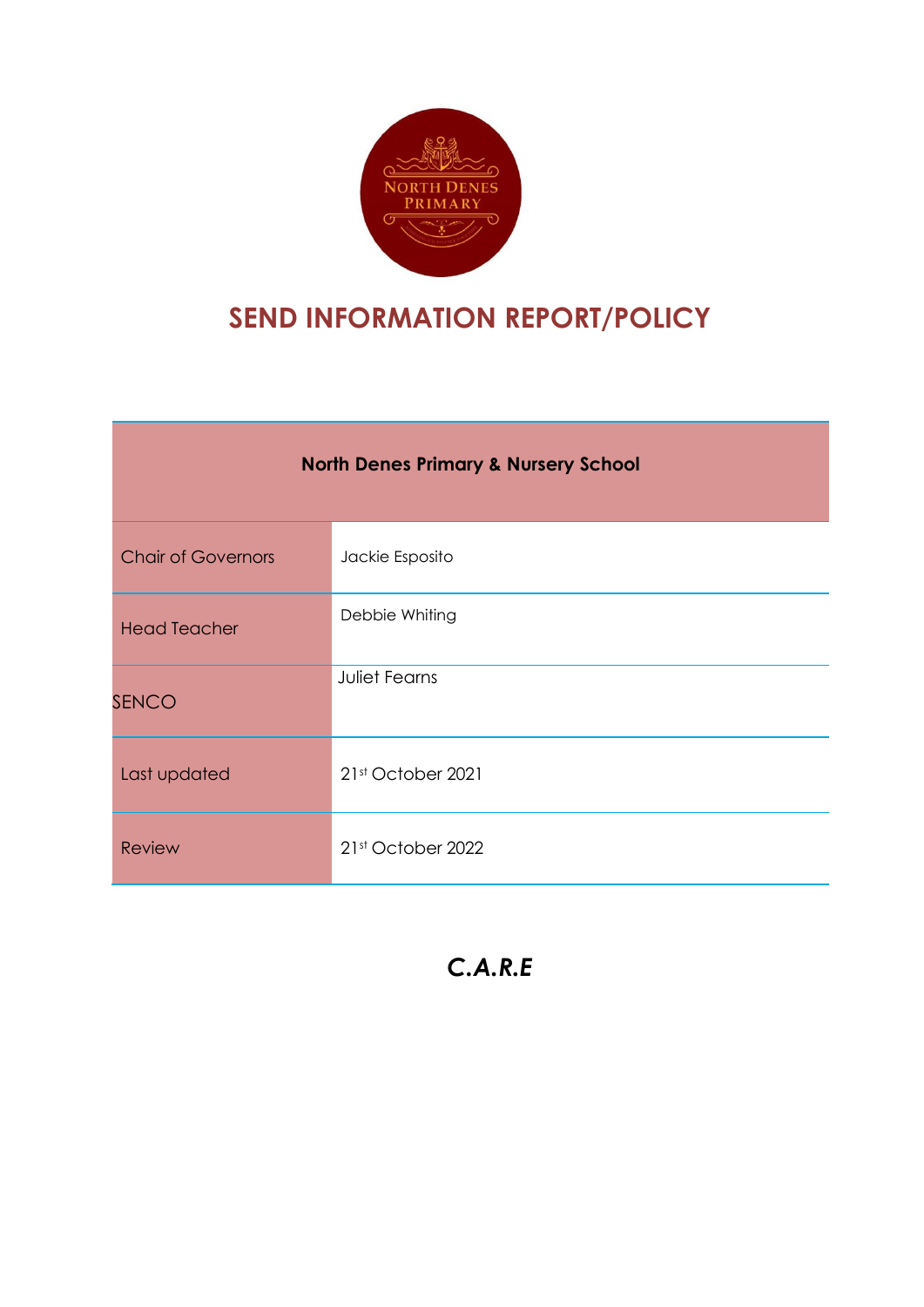# **Contents**

 $\hat{\mathbf{v}}$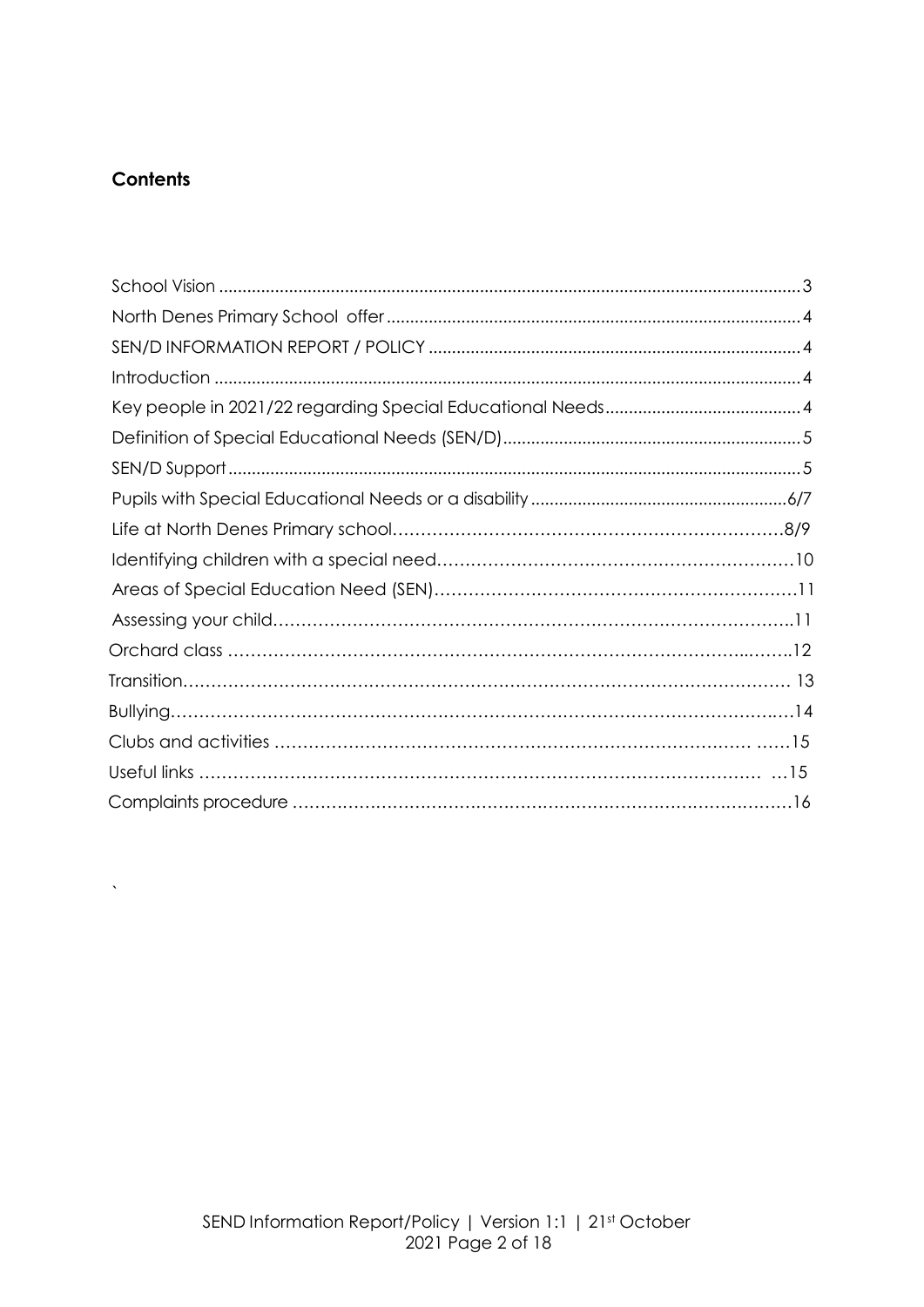# <span id="page-2-0"></span>**School Aims and Vision**

At North Denes Primary School, the children come first. The needs of an individual child are always our priority. We care for, value and respect each child's unique contribution to the life of the school. Our vision is for children to become increasingly resilient, responsible and reflective learners who achieve highly are well prepared for the next stage of their learning journey. Ultimately, we aim to prepare them for life so that in the future they can become be responsible adults who lead fulfilling lives and make a positive contribution to society.

During their time at school, we want the children to have access to the widest possible range of opportunities through which they can enrich their lives and the lives of others, enjoy success and achieve.

# **Cooperate, Achieve, Respect and Enjoy (CARE):**

The four elements (**C**are, **A**chieve, **R**espect and **E**njoy) are unique to our curriculum. Their purpose is to create a clear focus on the personal development of the child as a whole. We believe strongly that children should develop the knowledge and skills to achieve a deep sense of belonging and understand how to be responsible and active members of the local community and the wider world.

We will: Cooperate -Work together as a team towards common goals, sharing ideas and valuing the beliefs and opinions of others. Achieve – Work hard, do our best, ask for help if we need it, follow advice and strive for excellence. Respect- Treat others how we would wish to be treated; look after equipment and resources and keep our environment clean and tidy. Enjoy - Believe in ourselves, develop a love of learning, have fun with our friends, make the most of all the opportunities open to us and be the best that we can be in every respect.

# **CARE – because we do!**

# **Methods:**

- By creating a positive learning atmosphere throughout the school
- Full use is made of the environment and visits are an integral part of our curriculum
- All aspects of the National Curriculum will be followed in a variety of ways and perspectives, to include class, group, individual work, investigations and direct teaching.

Overall, we foster quality partnerships between governors, parents, teachers and children and a sense of security is maintained throughout the school by clear guidance, shared rules, rewards and consequences.

> SEND Information Report/Policy | Version 1:1 | 21st October 2021 Page 3 of 18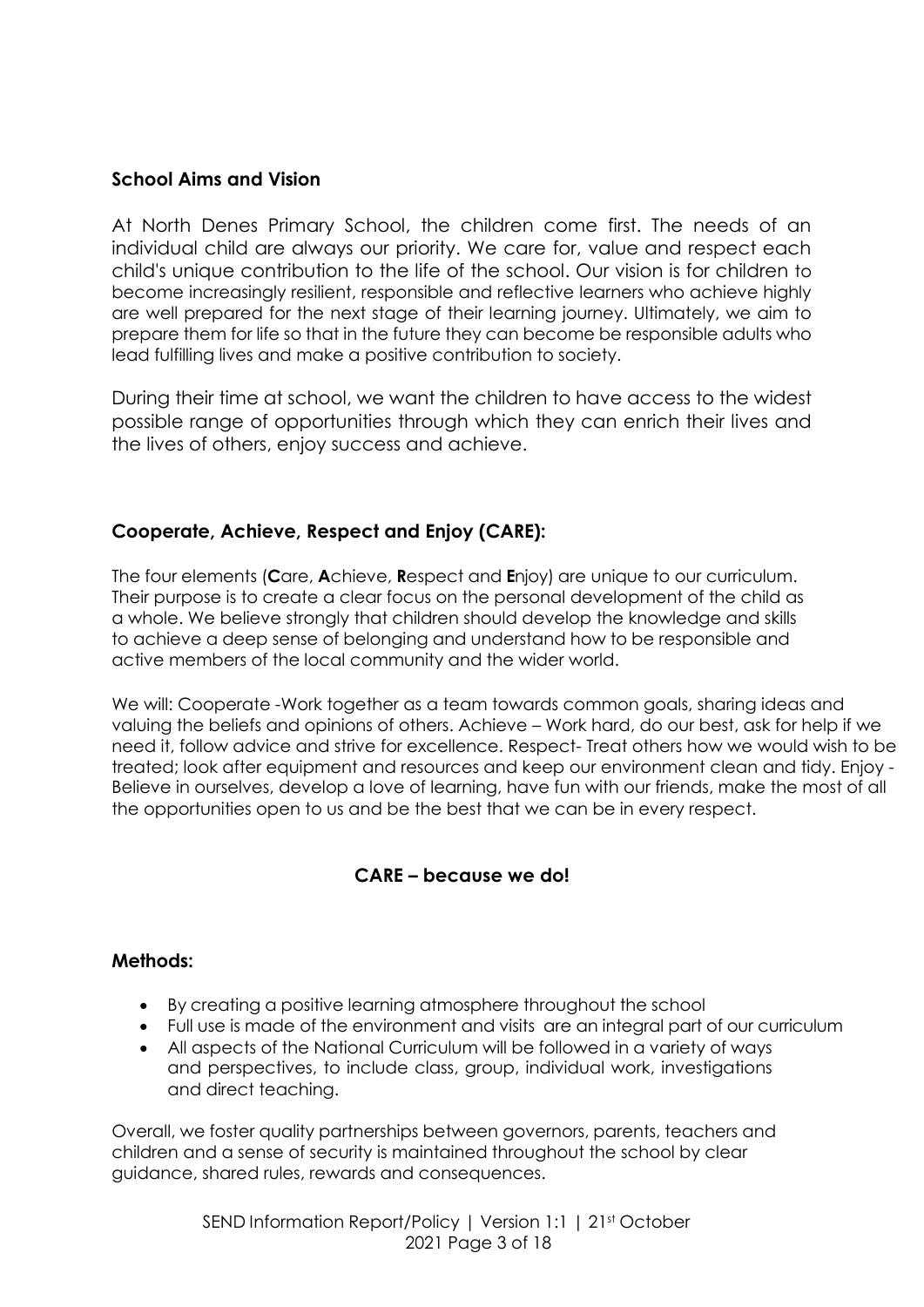# <span id="page-3-0"></span>**North Denes Primary School offer.**

| All children<br>will access:                                                 | • High first quality teaching and learning.<br>• An adapted curriculum, where needed.<br>• Reasonable adjustments to the environment and equipment for<br>pupils with additional needs.<br>• Adapted outcome setting.<br>• School clubs and educational visits for all.                           |
|------------------------------------------------------------------------------|---------------------------------------------------------------------------------------------------------------------------------------------------------------------------------------------------------------------------------------------------------------------------------------------------|
| Some<br>Children<br>with<br>additional<br>SEN/D needs                        | • Targeted interventions in small groups, support matching need.<br>• Access to additional adult support for specific tasks.<br>• Adapted programmes to meet the need of the child.<br>• Support and provision from our Wellbeing team.<br>• Access to the Index for Inclusion within our school. |
| A few<br>children with<br>complex or<br>significant<br>needs will<br>access: | • An adapted / bespoke timetable to meet specific needs.<br>• Access to evidence based specialist programmes.<br>• Access to specialist services and therapists.<br>. High levels of adult support and small group working.<br>• Sensory resources                                                |

# <span id="page-3-1"></span>**SEN/D INFORMATION REPORT / POLICY**

# <span id="page-3-2"></span>**Introduction**

Welcome to North Denes Primary School's Revised Special Educational Needs and Disability Information Report.

This report forms part of the Norfolk Local Offer for learners with Special Educational Needs.

North Denes Primary school has a commitment to working in partnership with pupils, parents/carers, governors, other schools and the local community. Together we strive to offer opportunities for our children to make progress in all areas and to fulfil their potential.

# <span id="page-3-3"></span>**Key people in 2021/22 regarding Special Educational Needs**

- SEN/D Governor Lisa Marshall
- SENCO and Behaviour Lead Juliet Fearns senco@northdenes.norfolk.sch.uk
- Head teacher: Mrs. Debbie Whiting
- Orchard Inclusion class lead Mr. Arger
- Wellbeing team: Mrs. Juler, Mrs. Johnson, Mrs. Fearns, Miss Beales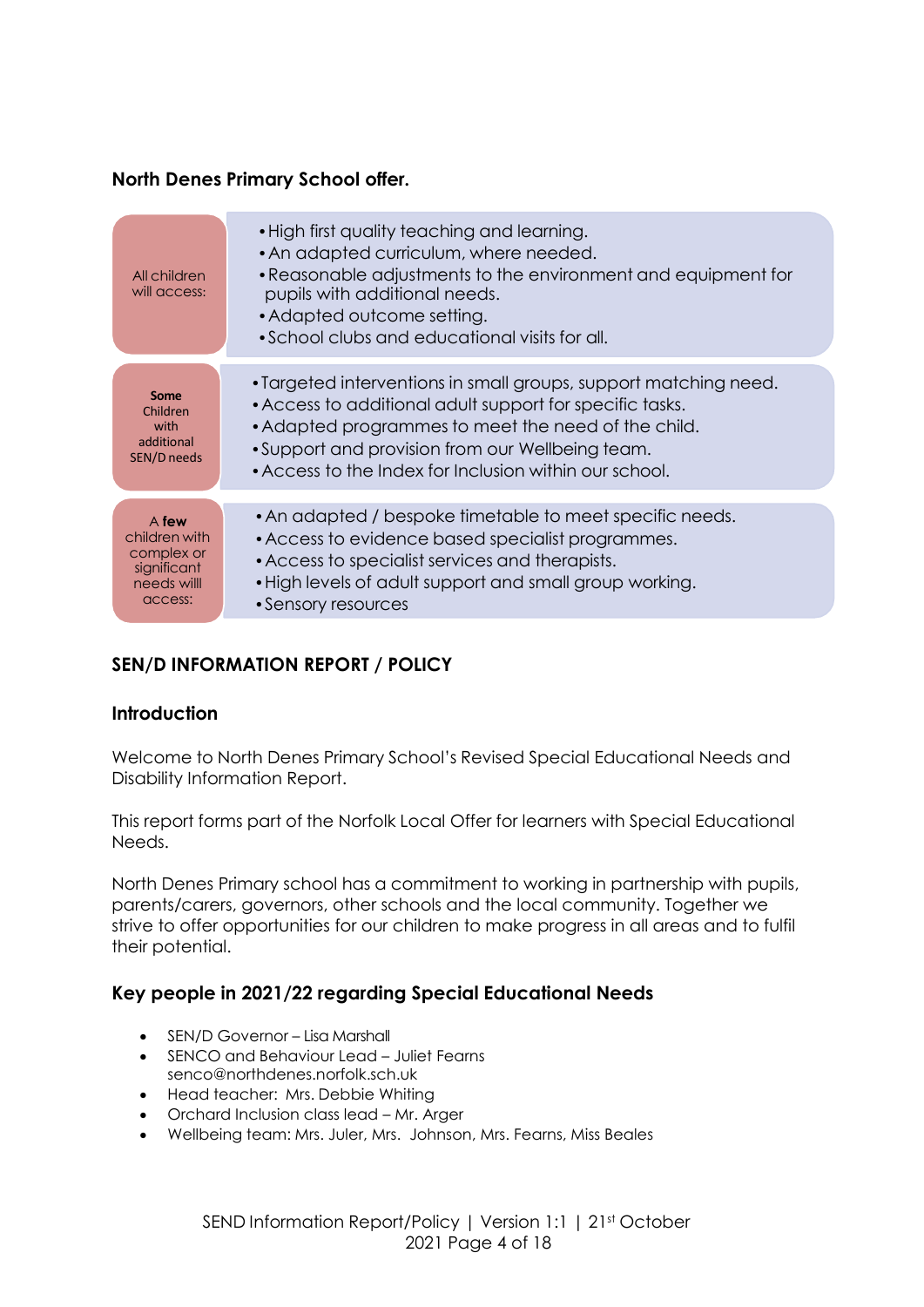Speech and Language Facilitator: Mrs Bull

Details of the Norfolk Local Offer can be accessed by using this link (copy and paste it into your search engine):

<http://www.schools.norfolk.gov.uk/Pupil-needs/Norfolk-SENCOs/Our-local-offer/index.htm>

North Denes Primary School is committed to working to improve learning for all. Please see our Index for Inclusion on the school website, which explains fully our intervention offers.

# <span id="page-4-0"></span>**Definition of Special Educational Needs (SEN/D)**

A child of compulsory school age or a young person has a learning difficulty or disability if he or she:

- Has a significantly greater difficulty in learning than the majority of others of the same age, or
- Has a disability which prevents or hinders him or her from making use of facilities of a kind generally provided for others of the same age in mainstream schools.

Many children and young people who have SEN may have a disability under the Equality Act 2010 – that is '…a physical or mental impairment which has a long-term and substantial adverse effect on their ability to carry out normal day-to-day activities'.

*(Special educational needs and disability code of practice: 0 to 25 years, January 2015, p.16)*

# <span id="page-4-1"></span>**SEN/D Support – referred to in code as K**

In accordance with the SEN/D Code of Practice we are proactive in removing barriers to learning and putting effective special educational provision in place. The support for children with SEN/D follows the graduated approach which is simply a process or cycle of:

#### **Assess – Plan – Do – Review**

Throughout this cycle the pupil voice and parent/carer voice remain paramount to the process. At North Denes Primary School, we value the children's input and respect their voice. Equally we are mindful and respectful of the views of parents and carers. We aim to achieve the best possible outcomes for the children in our care by taking a child-centered approach to all of the planning we do for individuals.

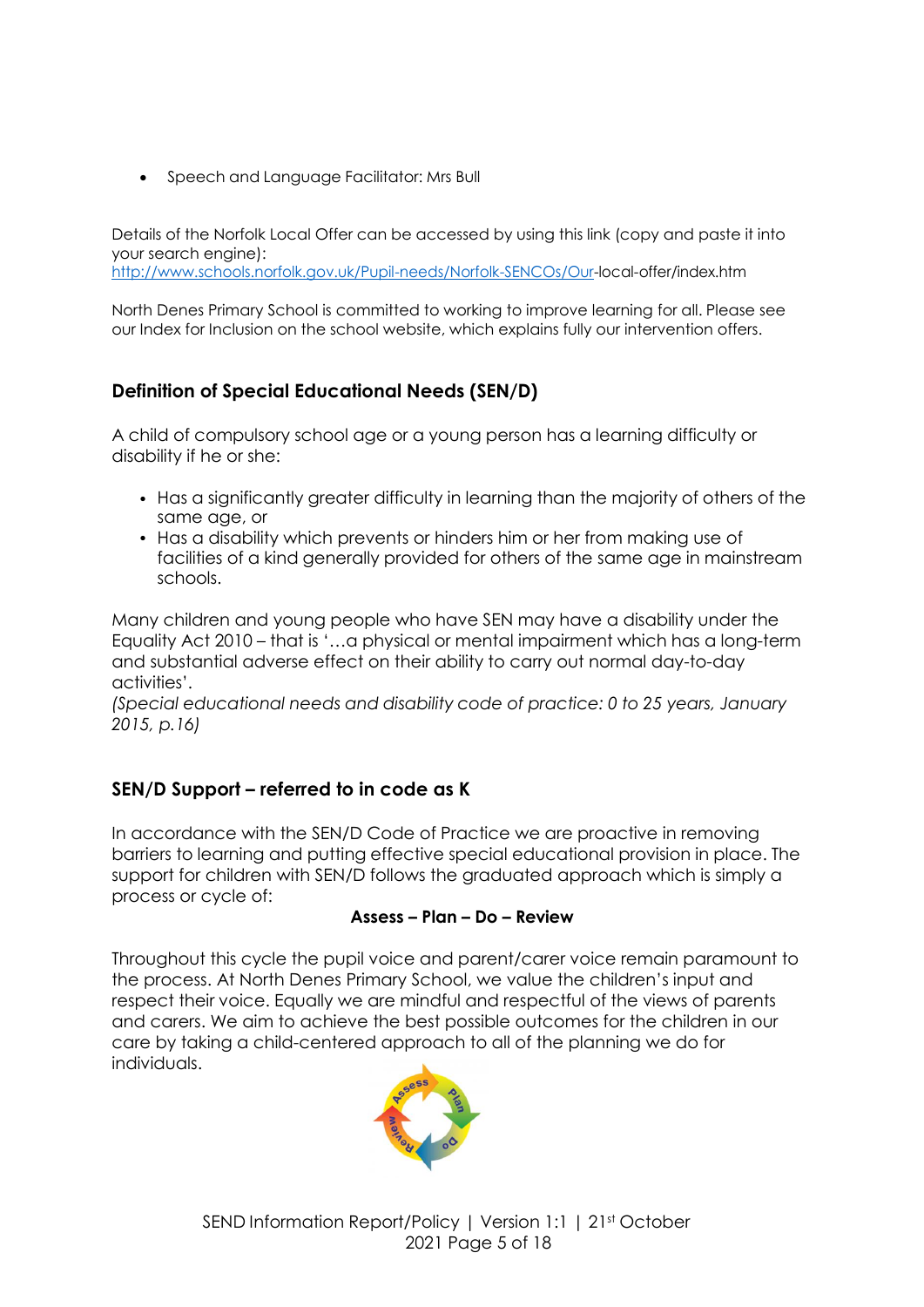All of our percentages for total SEN/D, SEN support and EHCP are below the National identified figure.

Our percentages for EHCP is below the National identified figure. Which is 3.7%. Our SEN figure is 4.4% above national average which we would expect at this time of year.

| Key SEN/D data for Autumn 2021 -, this will be                   |       |  |  |
|------------------------------------------------------------------|-------|--|--|
| <b>Reviewed again Spring 2022.</b>                               |       |  |  |
| Total percentage of children on SEN -                            | 18.4% |  |  |
| Percentage of children currently awaiting EHC assessment         | 5     |  |  |
| Children at SEN/D support-K                                      | 17%   |  |  |
| Children at EHCP support - E                                     | 1.4%  |  |  |
| Percentage of children with Cognition and Learning               | 8%    |  |  |
| Percentage of children with Communication and Interaction        | 5.4%  |  |  |
| Percentage of pupils with Social, Emotional and Mental<br>Health | 3.5%  |  |  |
| Percentage of pupils with Sensory and or Physical                | 1.5%  |  |  |

# <span id="page-5-0"></span>**Pupils with Special Educational Needs or a disability**

North Denes Primary School can offer you:

- Someone to talk to. You can always speak to your child's class teacher or the SENCO about any concerns you may have.
- A friendly, caring environment. We value social and emotional aspects of learning as much as academic aspects. Our Jigsaw curriculum supports the SEMH needs of the whole child.
- A highly trained Wellbeing team in school.
- Mental health wellbeing champions
- Quality first teaching.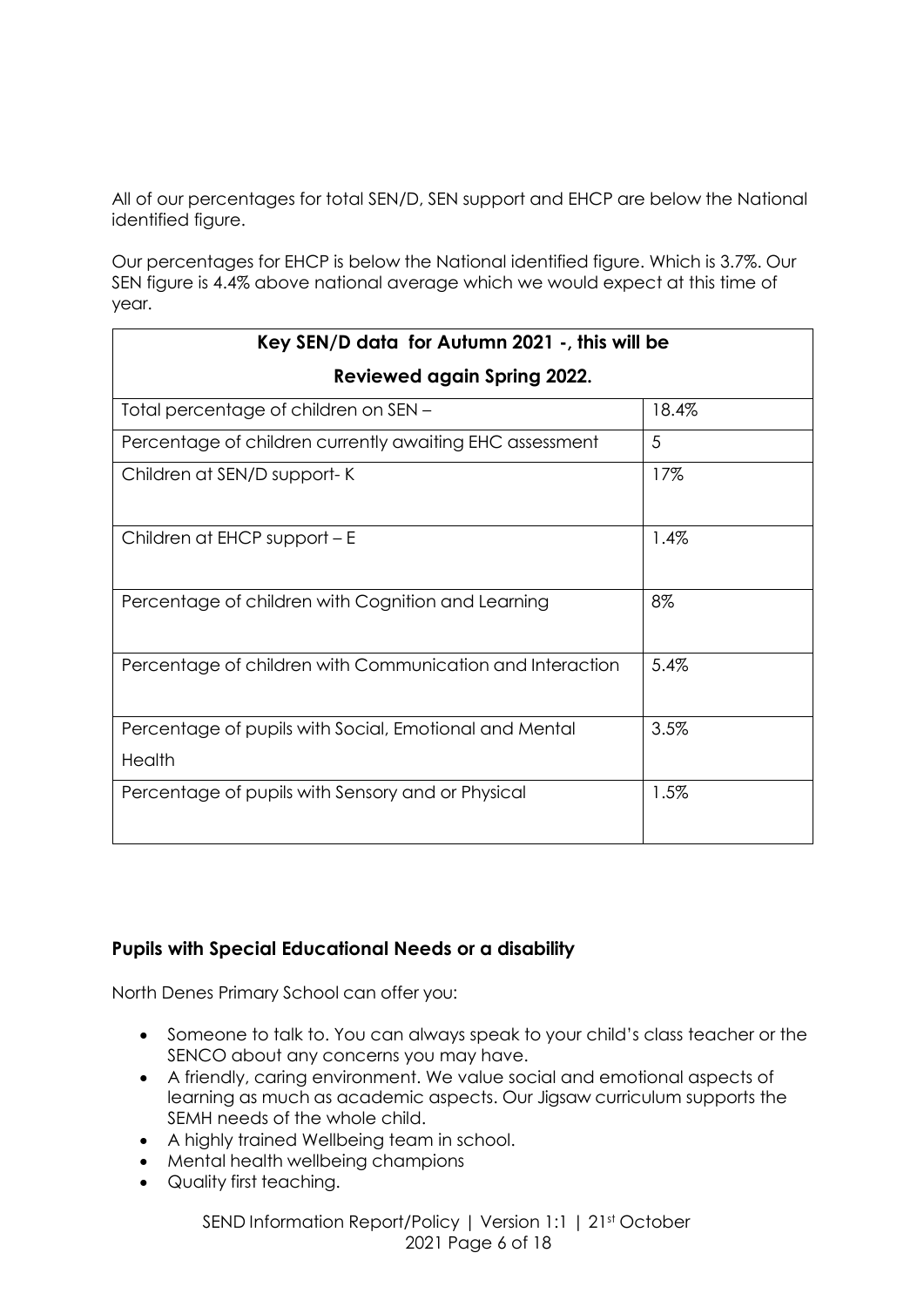- Trained teachers and support staff meeting the needs of individual pupils.
- Access to specialist services.
- We can refer children to and have support and involvement from:
	- Speech and Language Therapist and facilitator (C Bull)
	- Educational Psychologist CEPP
	- Specialist Learning Support Teacher
	- School Nursing team
	- Access Through Technology (ATT)
	- Specialist Resource Base (SRB)
	- Child and Adolescent Mental Health Services (CAHMS/Point 1/ Resilience practitioner).
	- Occupational Therapist
	- Physiotherapist
	- Advisory Teacher for Multi-Sensory / Visual Impairment Hearing Impairment.
	- Dyslexia Outreach.
	- Early Intervention team
	- Specialist Resource Base
	- Orchard class

Our classrooms are accessed from within our main building. We have 2 classrooms that can be accessed and are used by Orchard class (HUB building). There are two designated disabled toilets and a wet room with adequate space for children using wheelchairs.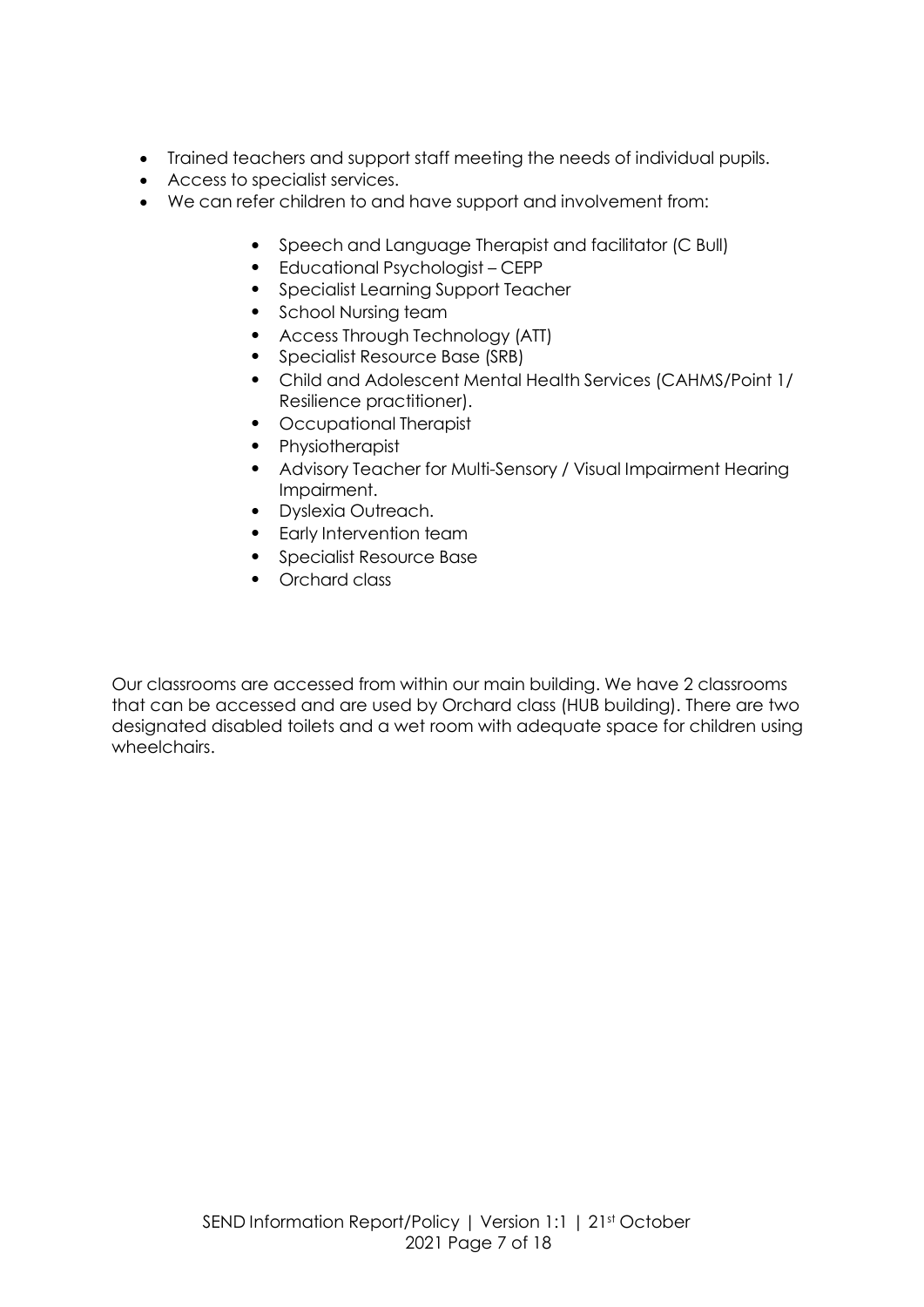### **Life at North Denes Primary School**

When children start in our Nursery, some may already have a special need or disability identified by parents and/or health professionals. If this is the case, we arrange to meet with those involved before the child starts to make sure that their transition to Nursery is as smooth as possible.

All children are unique and develop at different rates. Any special/additional need may not be evident until they have been in nursery or school for some time. Every classroom caters for all children with various styles of teaching and learning, i.e. visual, auditory and hands on. Reasonable adjustments (such as specialist equipment) are made to cater for the needs of individual children and we have a variety of programs to boost and support pupils if necessary. In the first instance, quality first teaching is our starting point in the assessment process.

#### **What is Inclusive Quality First Teaching?**

Inclusive, quality first teaching combined with our school process for assessing, planning, implementing, tracking, monitoring and reviewing is essential in supporting pupils.

For us as a school this means:

- A planned curriculum which is well sequenced.
- Teaching approaches that build on cognitive strategies and metacognition (what we use to monitor or control our cognition e.g. problem solving though trial and error).
- Lessons are planned and specific strategies are in place to support SEND learners where necessary.
- Differentiation is evident in all lessons.
- The classroom environment is inclusive of learners needs.
- Purposeful interventions are in place, where necessary, to allow pupils to catch up and accelerate progress.
- Opportunities for trips and visits are offered to all pupils.
- Wellbeing is part of our everyday school life.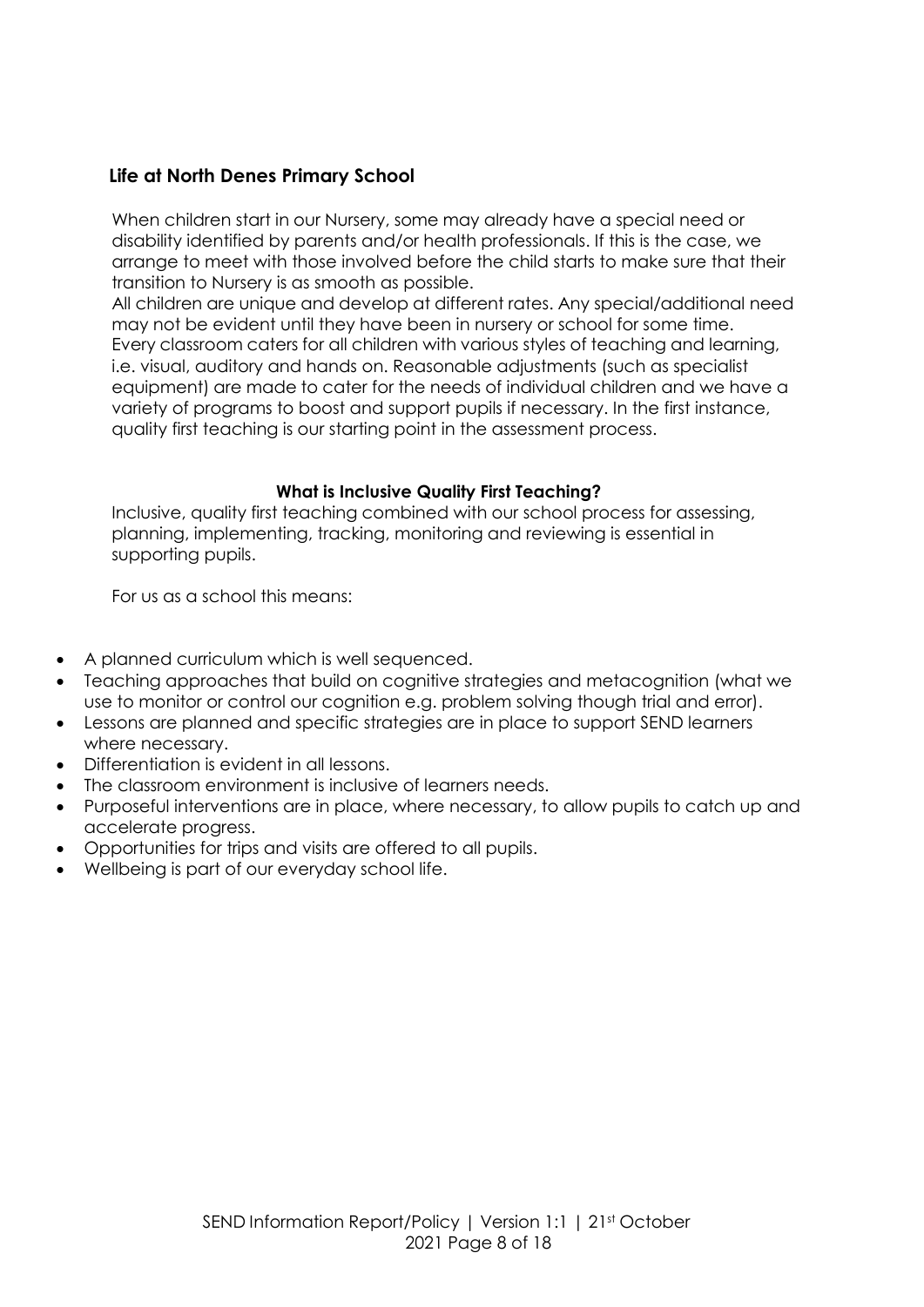Following quality first teaching, your child may then work with our Learning support team. Some examples of additional support that may mean a child is deemed SEN/D include:

- Speech and language sessions
- Morning Start (Toast and check in)
- Inclusion Class
- Sensory Circuits
- Lego Therapy
- Drawing and Talking
- ESI (Emotional Support Input)
- **TEEACH**
- Read Write Inc provision
- Play therapy
- Personalised /adapted equipment coloured books, overlays, writing slopes, Move-n-sit cushions, foot wobbles, adapted writing materials (pens, pencils, grips), specialist scissors and cutlery, putty and fiddly/concentration objects.

We make sure that our staff team are up-to-date with training to help and support our pupils. This includes:

- **Social Story Training**
- **Epipen pen training**
- **Epilepsy awareness**
- **Moving and Handling training**
- Cerebral Palsy training
- **Autism Awareness**
- **•** Dyslexia training
- Step-On/Step-up
- **Maths Mastery**
- Wellcomm
- **Funky Fingers**
- **Neurodiversity**
- Teaching assistant training programme

The teaching team, alongside the SENCO, regularly discuss and audit the impact of interventions in order to ensure that the right intervention is in place to suit the needs of the individual child. What works for one child may not work for another. The school tracking system, Pupil Asset and use of NAPS (Norfolk Assessment Pathways), enables us to look at progress alongside attainment.

Progress is monitored regularly and reviewed in line with the plan, do, assess and review process. This review process will have differing time frames –daily, weekly /half-termly.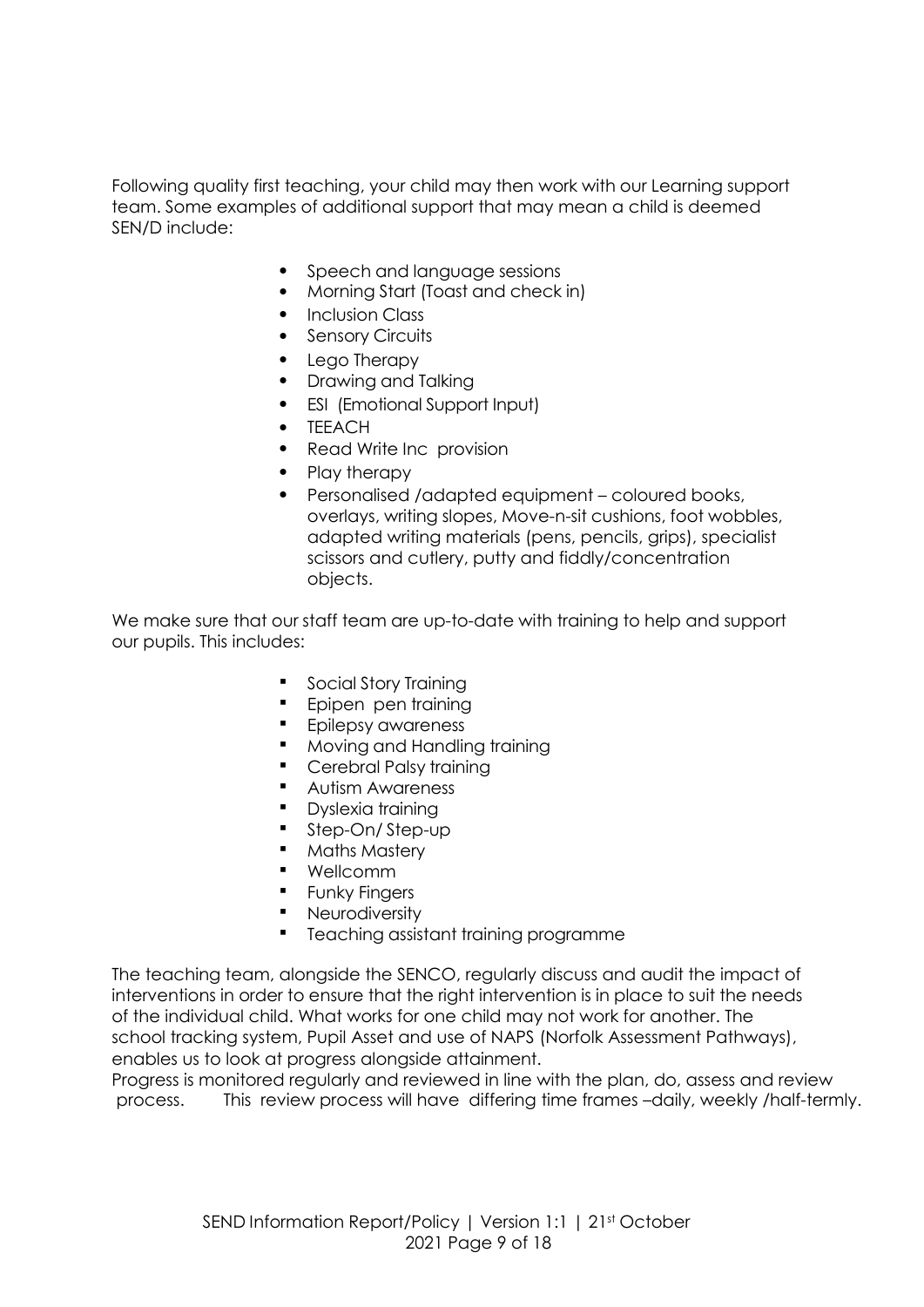# **Identifying children with a Special Educational Need.**

As a parent, you may have concerns about your child, or staff in school may have noticed some concerns.



If either of these is the case, the sooner we talk the better. If you are concerned come and see us- we can always find a convenient time to see you. If we are concerned, the class teacher will talk to you. It`s amazing how many problems can be sorted out at this stage!



School may carry out observations and/or assessments to get a clearer picture of your child`s strengths and difficulties. We will talk to you again after this and decide together if we need to take any further action.

If we do need to take further action, we will write a plan with you and your child. We will decide on specific outcomes that we want to achieve and any specialist resources and support we may need. This plan will normally be in place for 1 term. We will also complete "My Progress Plan" (staff plan do form) with your child. At this stage your child will go onto our Special Educational Needs (SEN/D) record.

After one term we will meet together to discuss whether your child has reached the identified outcomes, whether we need to set new outcomes or whether the plan can be closed. We will also discuss all the additional things we have done or used to further support your child make progress and whether they have worked or not.

Sometimes we need to ask for support from outside agencies who will come and work with your child. This will be one of the specialised services that we have access to. We will always ask you if you are happy for us to refer your child.

If your child still does not make progress and we continue to be concerned, we may decide to make an application for your child to have an assessment for an Educational Health Care Plan (EHCP), where we can get the very best support and advice to enable us to meet all of your child`s needs. Should your child have an EHCP, there will be a review of that plan at least annually, during the first year of the plan the first review will after 6 months, to ensure all the plan outcomes are robust and appropriate.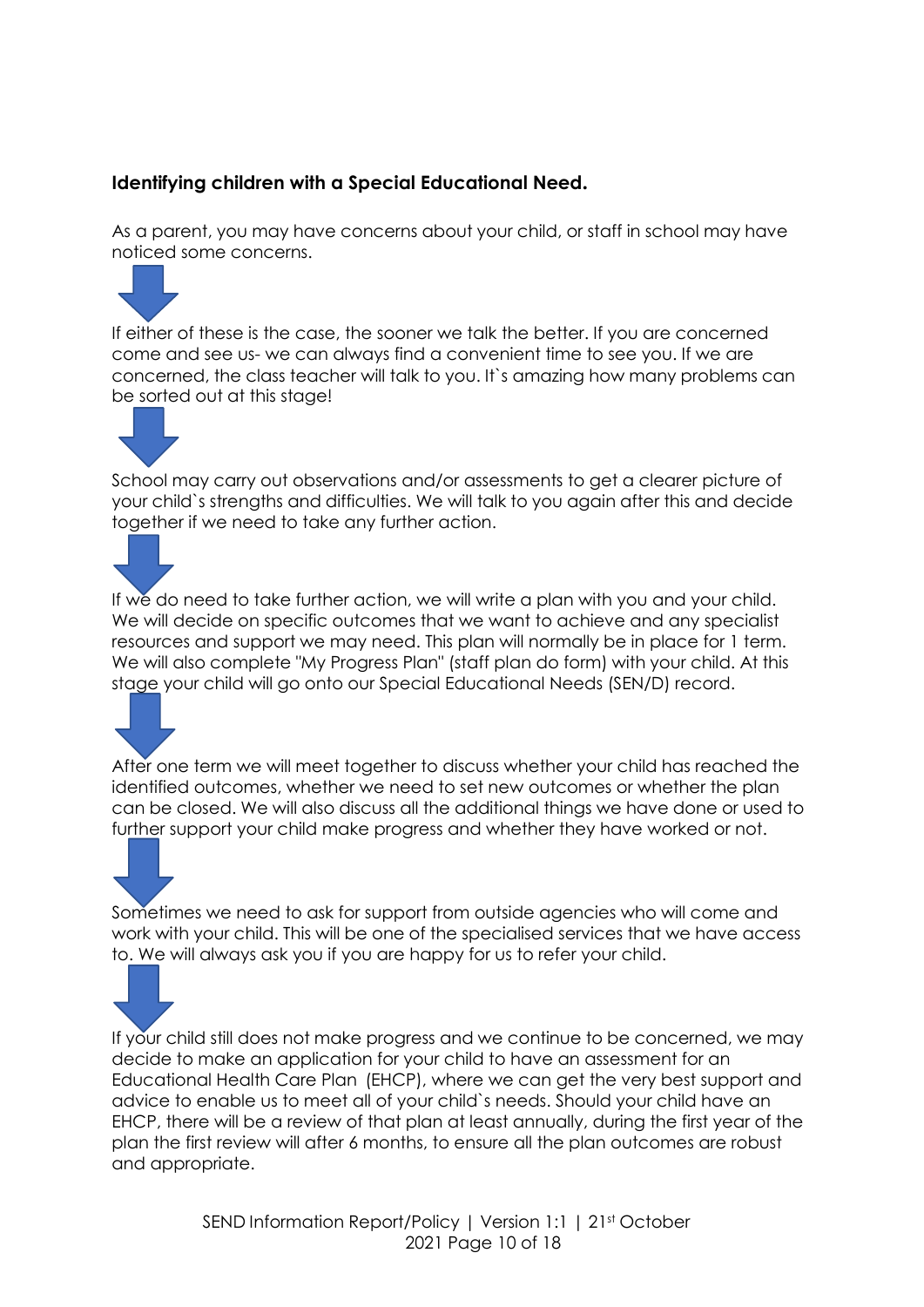# **Areas of Special Education Need (SEN)**

The Special Educational Needs Code of Practice 0 to 25 years (2015) has identified 4 areas of SEN/D. They are:

- Communication and Interaction (CI)
- Cognition and Learning (CL)
- Social, Emotional and Mental Health Difficulties (SEMH)
- Sensory and/or Physical Needs (SPN)

If your child has a Special Educational Need, it may fall into one or more of these categories.

At North Denes Primary School and Nursery we have a range of policies to ensure your child has the best possible experience at school and we are aware of and adhere to:

- Special Educational Needs Code of Practice (SENCOP 15)
- The Teachers Standards (2012)
- Children and Families Act <sup>2014</sup>
- The Equality Act <sup>2010</sup>
- Behaviour Policy
- Accessibility policy.
- Medical Needs policy

#### **Assessing your child**

Your child will be monitored, observed and assessed to create a whole picture of them and their needs. The assessments used depend on their age and may include:

- Foundation Stage Baseline and/or Profile
- Wellcomm language assessment tool.
- New Salford reading check ( Spelling age)
- Accelerated reader ( Reading age)
- BPVS 3 (British Picture, Vocabulary Scale)
- SDQ (Strengths and Difficulties)
- Single digit memory test
- Boxall profile/ Pupil mentoring/ Pupil passport
- Vernon Spelling tests
- $\bullet$  SATs
- Phonic Screening test (Year 1/2)
- Dyscalculia assessment.
- Dyslexia assessment
- SEND specific software –laptops/ tablets
- Checklist of Cognitive learning principles

SEND Information Report/Policy | Version 1:1 | 21st October 2021 Page 11 of 18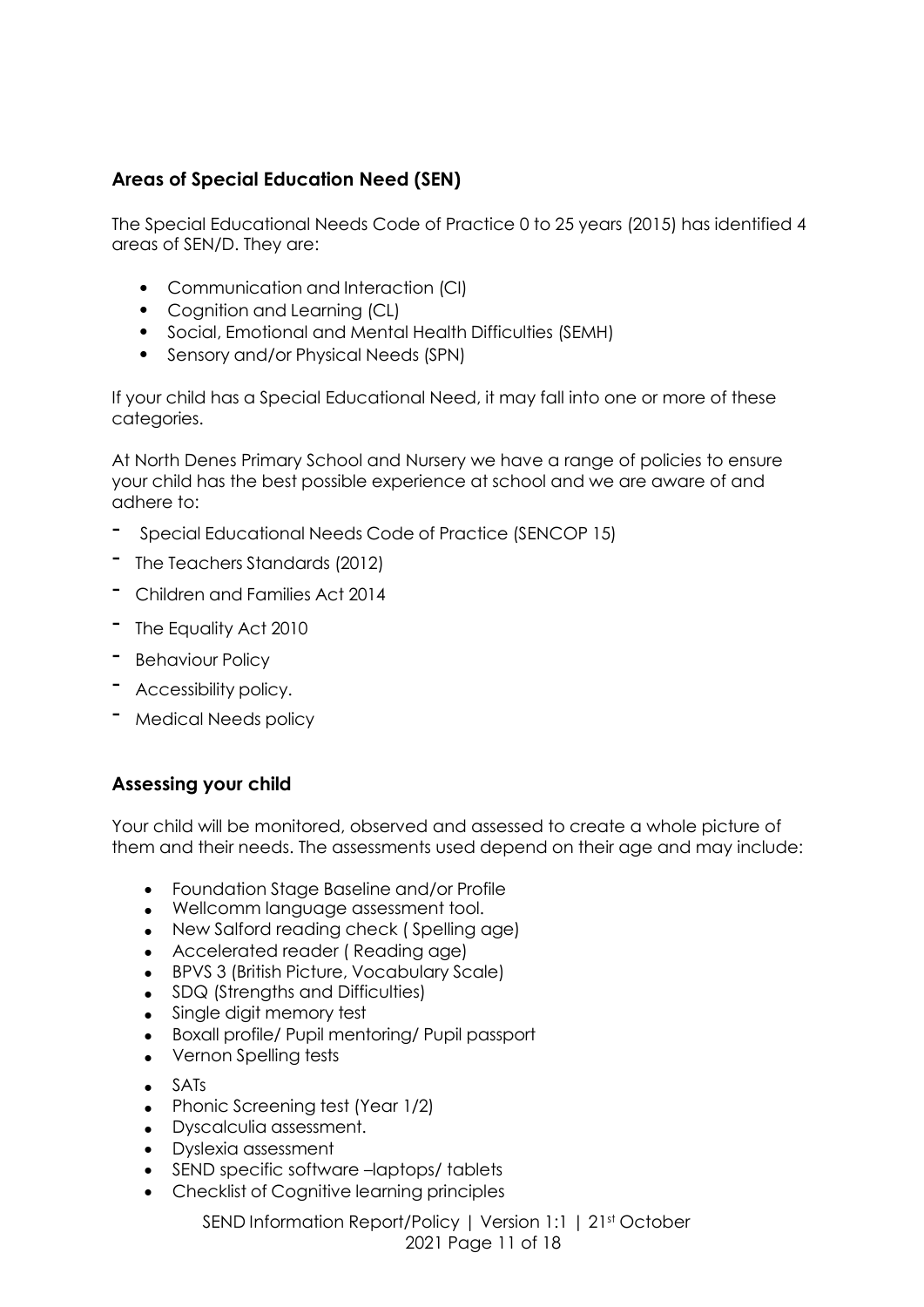- <span id="page-11-0"></span>Combined SpLD checklist for 4-6 years and 6-11 years.
- A view of the child Our holistic profile

### **Orchard Class**

Our Orchard Class works with those children who need a high-level of support with SEMH / cognition & learning / Neurodiverse conditions. Orchard is based within the HUB building. Children are supported on approximately a 2:1 child to adult ratio. Support is offered in response to individual need and is regularly discussed with the parents/carers and the child themselves. The ways in which the child responds, both in and outside the classroom, are observed, discussed and documented to build up a full picture. This allows individual needs to be assessed fully.

The children who are offered a place in Orchard class will either be for a long or short term placement. The children in Orchard Class also access the following - Forest School, gardening, Lego Therapy, therapeutic support, attention autism. Boxall profiling is completed for all children accessing Orchard Class. A holistic profile is created for each child and the NAPs assessment tool is used to create a very clear picture of the child and their progress in Orchard.

All about me profile

| My full name is:          |               |  |  |
|---------------------------|---------------|--|--|
| I like to be known<br>as: |               |  |  |
| I was born on:            |               |  |  |
|                           |               |  |  |
| What is important to me:  |               |  |  |
|                           |               |  |  |
|                           |               |  |  |
| What is important for me: |               |  |  |
|                           |               |  |  |
|                           |               |  |  |
| My family:                |               |  |  |
|                           |               |  |  |
|                           |               |  |  |
| What others think of me:  | 111<br>$57 +$ |  |  |

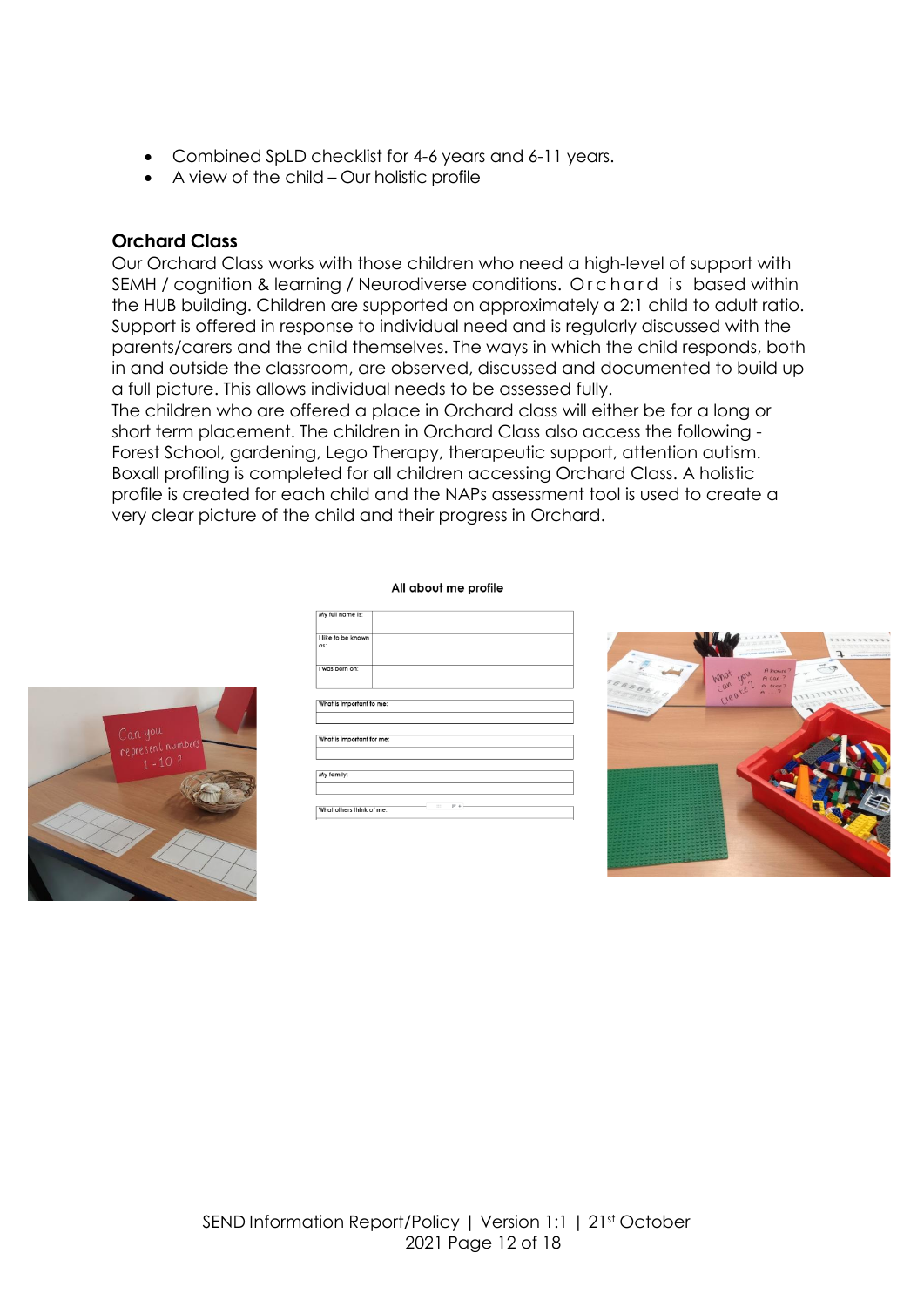### **Transition**

When starting in nursery, home visits are arranged to meet you and your child in your own home. This helps to form a trusting relationship between you and your child and their teacher and teaching assistant and in gathering information so we can support your child. They will then be given the opportunity to come to Nursery or Reception, meet all of the new adults in their life and to get used to the environment. Children are observed in their first term at Nursery and in Reception, although they will not be aware of this. The information gathered forms part of a 'Baseline'.

For children in school, at the end of the summer term children spend some time with their new teacher, normally in their new classroom so that they can get to know them and their routines. We offer "teach meet" for parents to meet the new teacher prior to the end of the school year. We also complete "My next steps /concern' (Tapestry). with every child, as a personal profile for the new teacher which incorporates all children's needs not just those with additional needs.

If your child has any particular issues or difficulties, we will put a transition plan in place to give any extra support that may be needed.

In the autumn term, you will be invited to a meeting after school with your child. At this meeting we discuss how your child has settled into their new year group and answer any questions you may have.

In the spring term we invite you to meet with your child's teacher to discuss their learning and development.

For transfer to Secondary school, all children spend some time at their new school. Children with SEN/D will be given extra days at their new school, to ensure that their particular needs are met and that they are confident and supported in making this important transition.

Our teachers meet with colleagues from the local high schools to discuss any particular issues. Any child who is on the SEN/D record will have a review in the summer term where they can meet and talk to high school staff. Both you and your child will have the opportunity to discuss any concerns that you may have.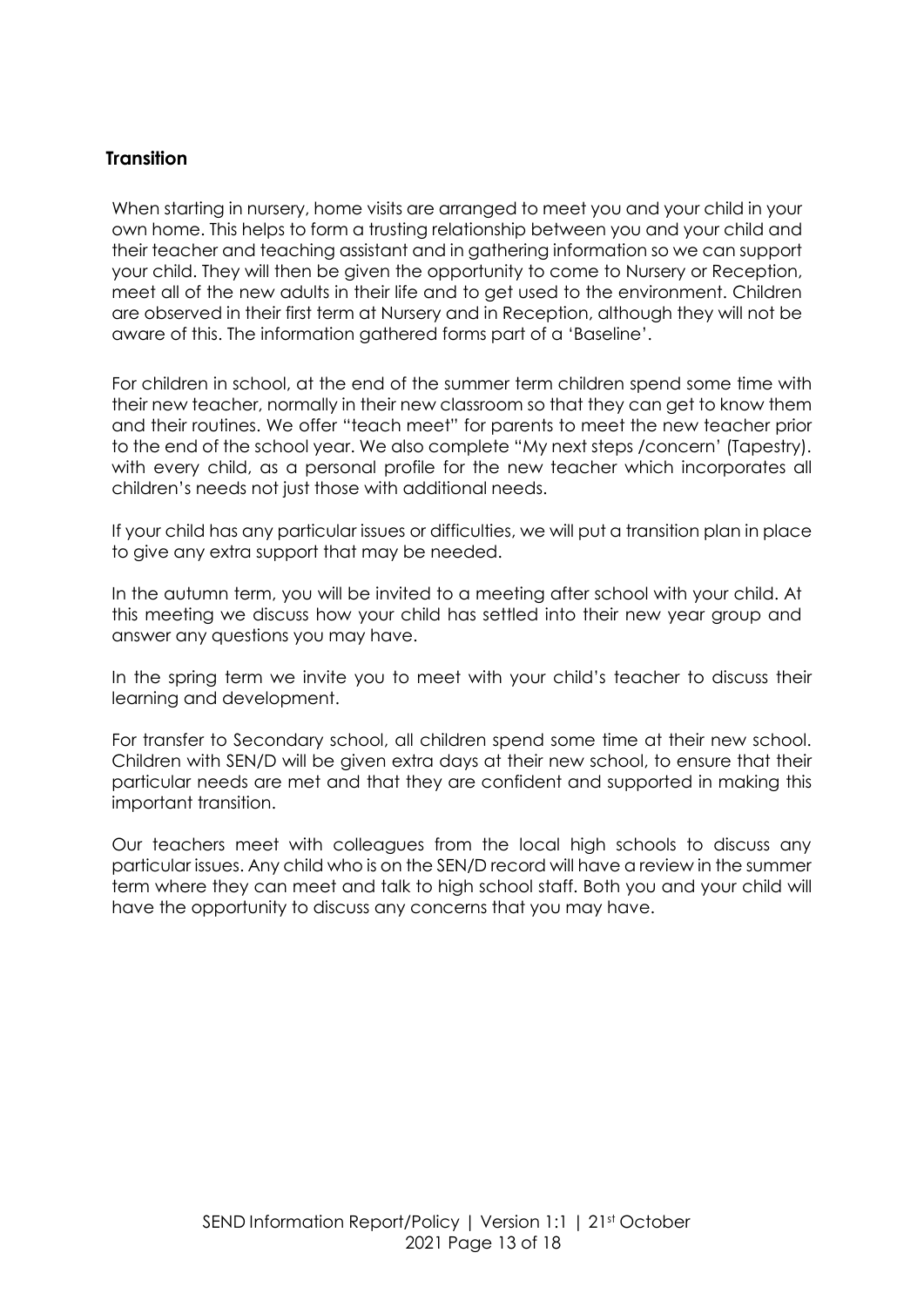Adaptions to learning to support SEND needs

| Physical /sensory                            | Cognition and<br>learning  | <b>Communication and</b><br>Interaction  | <b>SEMH</b>                       |
|----------------------------------------------|----------------------------|------------------------------------------|-----------------------------------|
| Work station                                 | Coloured overlay           | Visual timetable                         | Input from<br>VB/AJ/SJ            |
| Move n sit cushion                           | Word mats                  | <b>PECS</b>                              | Play therapy                      |
| Sensory support<br>objects                   | Differentiated<br>texts    | Signing                                  | <b>Emotional literacy</b>         |
| Physio sessions                              | Simplified<br>instructions | Now and next                             | Attachment time<br>with key adult |
| Sensory breaks                               | Reading support/<br>scribe | <b>Quiet Party (Attention</b><br>Autism) | Behaviour plan /<br>targets       |
| Sensology                                    | Coloured paper             | Reduced language                         | How to support<br>profile         |
| Fidget objects to aid<br>attention and focus | Writing frame              | Simplified verbal<br>prompts             | Jigsaw curriculum                 |
| Funky fingers / fine<br>motor skills work    | Maths resources            | Choice boards                            | Lego Therapy                      |
| Horse riding                                 | Knowledge<br>organiser     | Behaviour support<br>lanyards            |                                   |
|                                              | Learning support<br>plans  | Consistent routine                       |                                   |
|                                              | Work box                   | Communication<br>profile                 |                                   |
|                                              | Daily Reads                | Lego Therapy                             |                                   |
|                                              | Precision teaching         |                                          |                                   |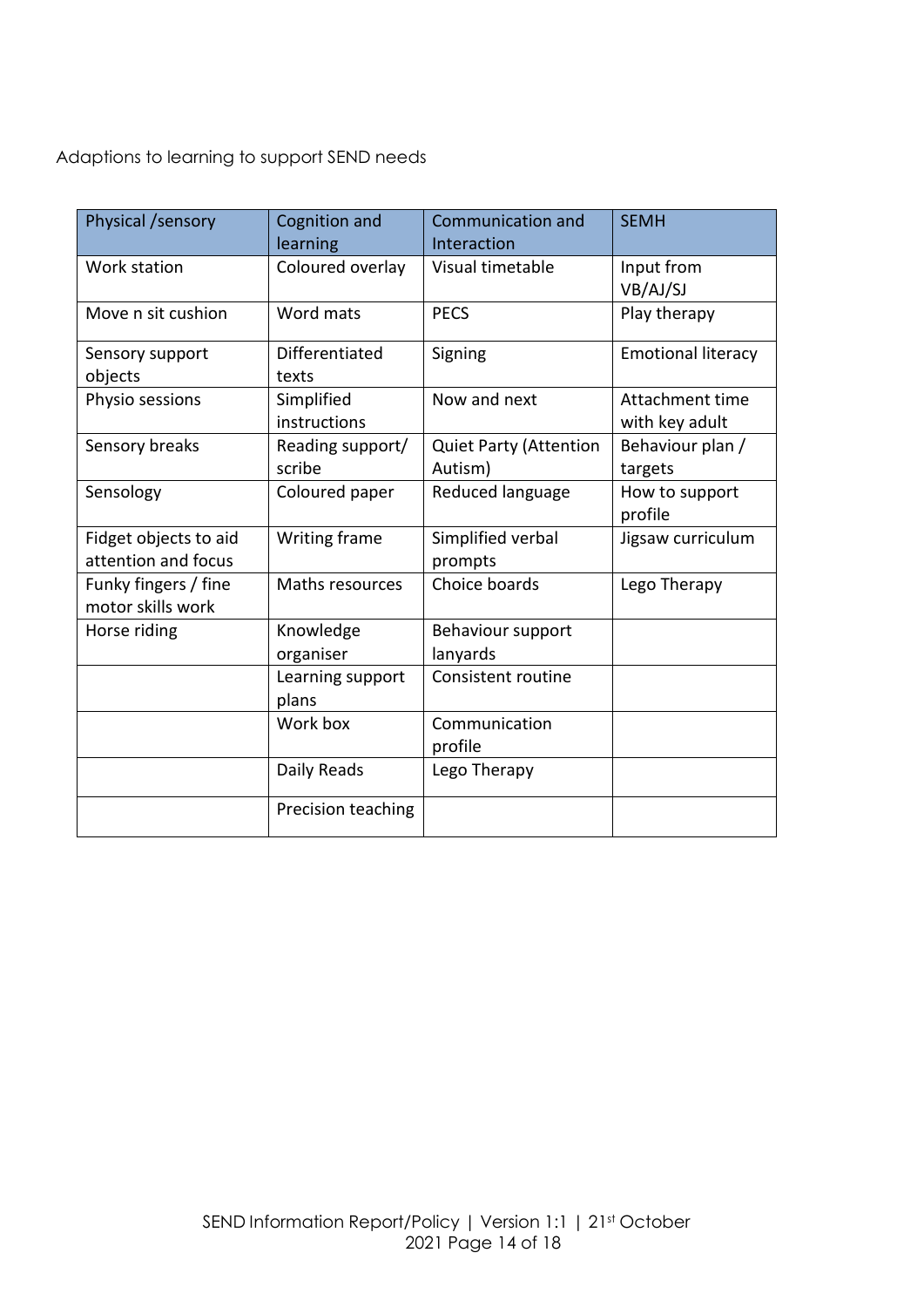### **Bullying**

At our school, we regard any type of bullying as totally unacceptable. We define bullying as deliberate, hurtful behaviour that is repeated by a child who has some type of hold over another and where the child being bullied finds it difficult to defend themselves. We believe that children must feel free from bullying in the following areas: online bullying, prejudice based behaviours including that relating to SEN/D, sexual orientation, sex, race, religion and belief, gender reassignment and disability.

We have a specific anti-bullying policy which should be referred to if staff believe bullying is part of, or wholly responsible for behaviour issues. Any incidences of bullying are recorded and are discussed with parents/carers at the earliest opportunity and are carefully monitored.

(For more information about Behaviour please consult the school's Behaviour Policy on the school website)

#### **Clubs and Activities**

All children are welcome to attend any of the clubs on offer before or after school (according to the age group to which it is being offered). Clubs change on a termly basis but some of the clubs on offer include:

- Gymanstics, Football, Netball, Fitness.
- Choir.
- Dance and drama

Clubs are either run before school or after school. For a full program of clubs and activities please look out for School Ping messages.

#### **Useful Links**

Information on Norfolk's Local Offer can be found on the Norfolk County Council website: <https://www.norfolk.gov.uk/children-and-families/send-local-offer>

[www.norfolk.gov.uk/SEN](http://www.norfolk.gov.uk/SEN)

[www.norfolksendpartnershipiass.org.uk](http://www.norfolksendpartnershipiass.org.uk/)

[www.familyvoice.org.uk](http://www.familyvoice.org.uk/)

[www.autism-anglia.org.uk](http://www.autism-anglia.org.uk/)

[www.scope.org.uk](http://www.scope.org.uk/)



SEND Information Report/Policy | Version 1:1 | 21st October 2021 Page 15 of 18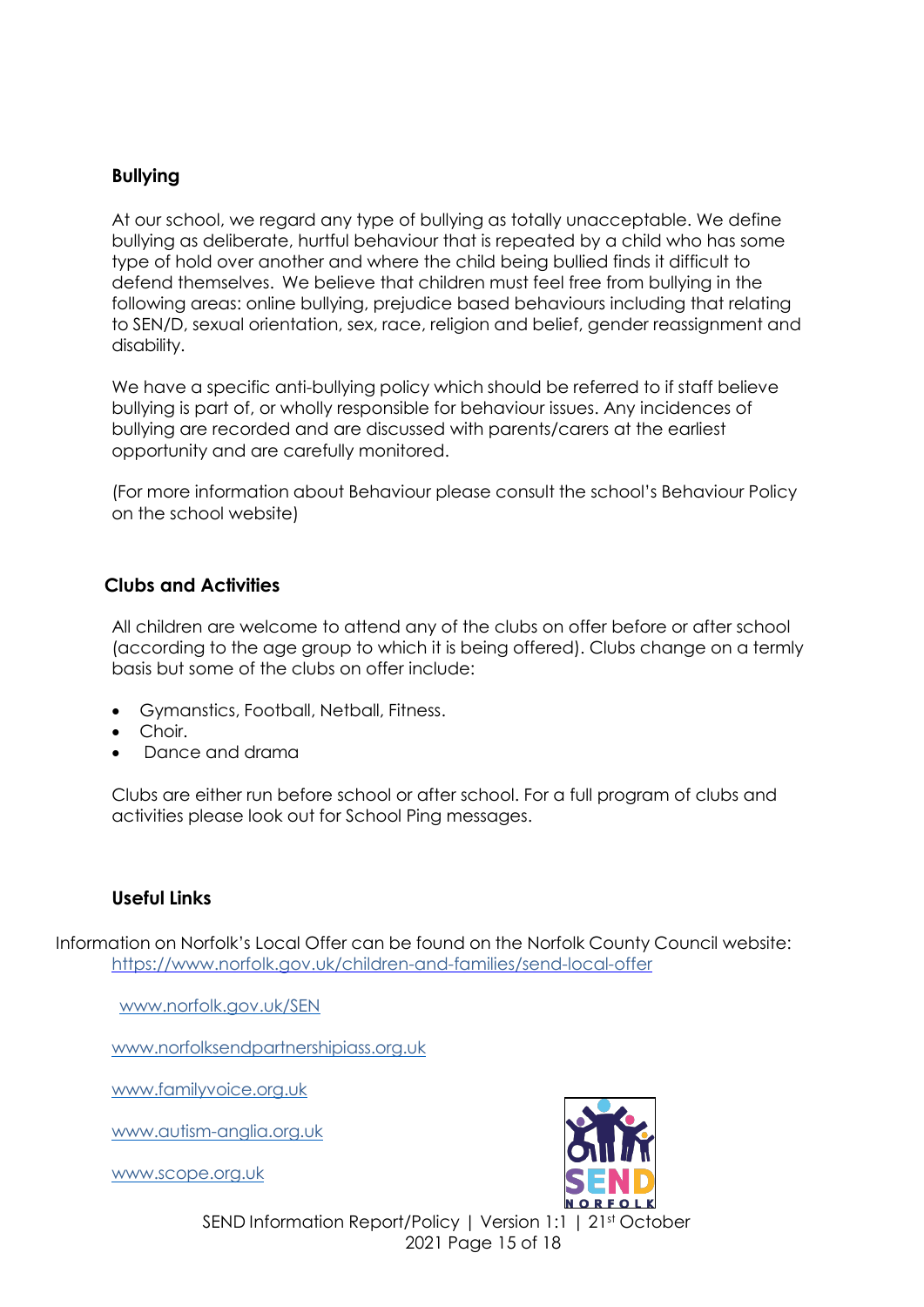#### [www.norfolksennetwork.org](http://www.norfolksennetwork.org/)

[www.senmediation@kids.org.uk](mailto:www.senmediation@kids.org.uk)

[www.dfe.gov.uk](http://www.dfe.gov.uk/)

[www.gov.uk/governement/publications/send-code-of-practice-0-to-25](http://www.gov.uk/governement/publications/send-code-of-practice-0-to-25)

[www.virtualschoolsen.norfolk.gov.uk](http://www.virtualschoolsen.norfolk.gov.uk/)

Please let me know if there are other useful sites that you think other parents may find useful and I can add them to the list.

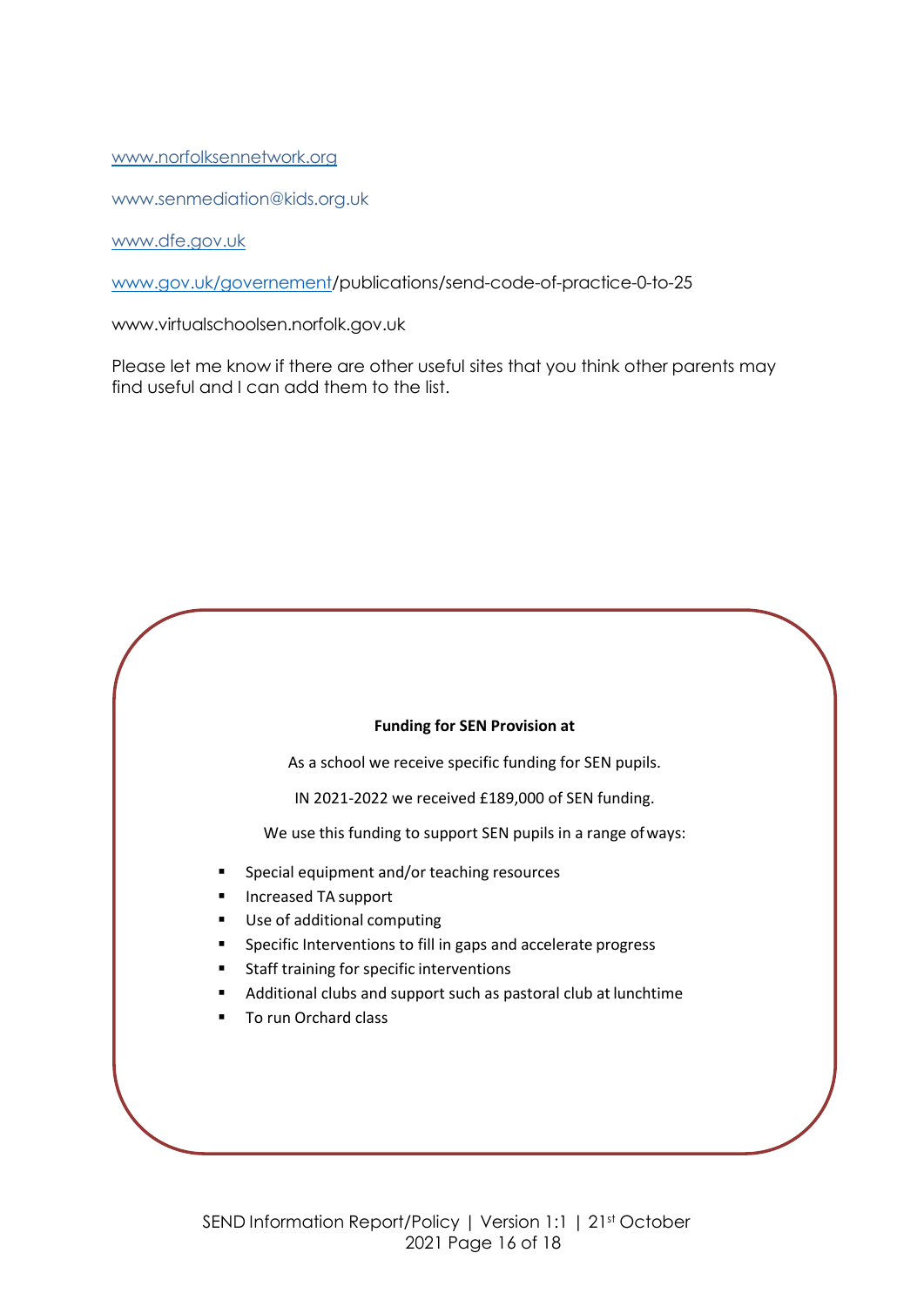# **Complaints Procedure**

We hope that you will never need to reach this stage. We value your input and will make every endeavor to ensure that we can meet your child's needs in collaboration with you. We value your expertise and would appreciate any opportunity to improve what we do and how we do it. However, we recognise that you may wish to make a formal complaint.

Our complaints policy is on our school website. Please follow the procedures outlined in this policy.

**The contents of this report will be up-dated as changes occur. However, if you wish to contact me – senco@northdenes.norfolk.sch.uk**